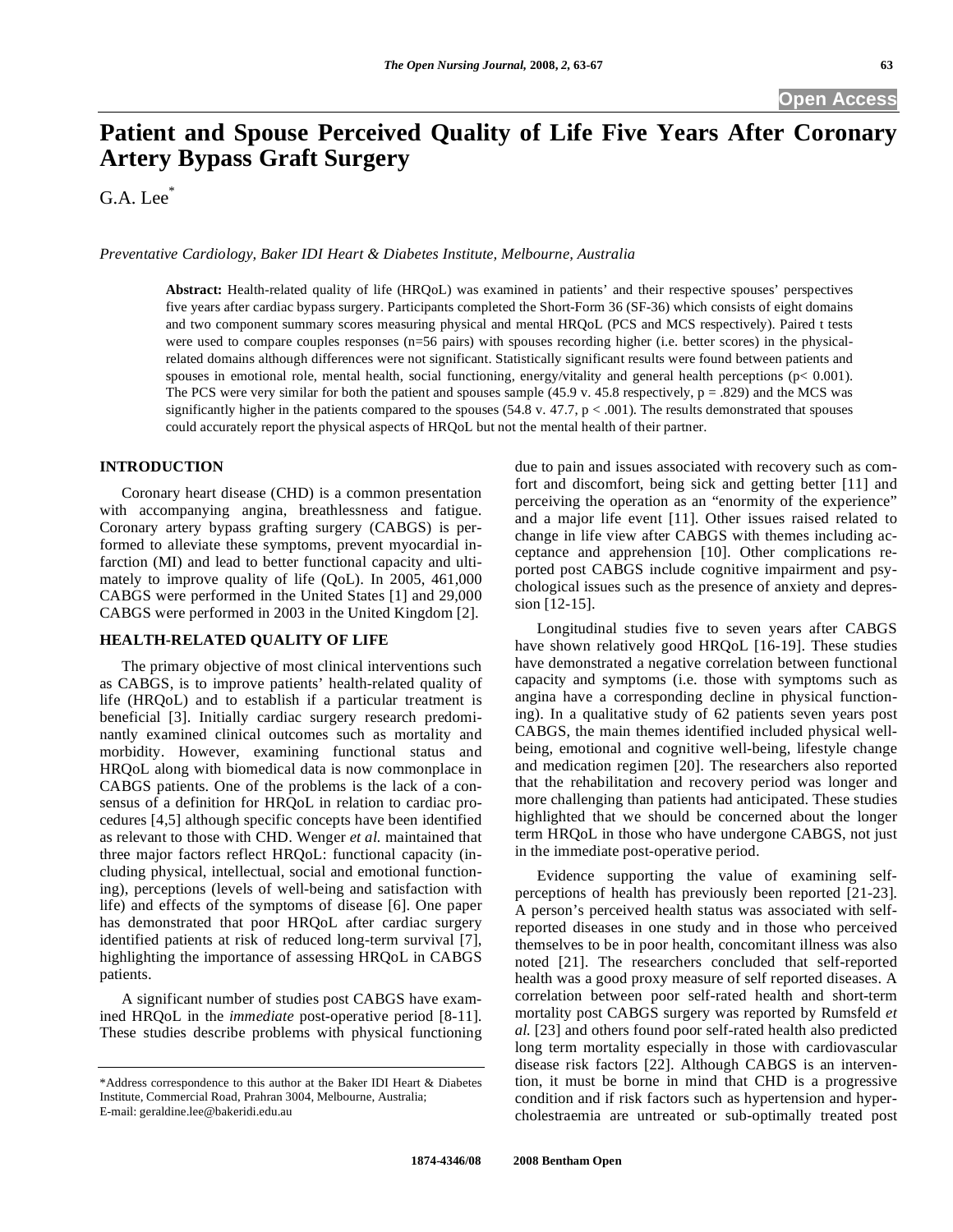CABGS, further health problems will potentially ensue over time. Another factor known to affect health is increasing age. Although age can affect both physical and mental functioning, research shows that it was not necessarily a negative effect [24-26]. Older people appeared to report better HRQoL than younger individuals and one study demonstrated that older people were quite satisfied with their health despite their age and physical problems that could be clinically perceived as limiting or restricting health [26]. There is no doubt that self-reports are useful, in particular in those with CHD and CABGS.

# **THE USE OF PROXY RESPONSES**

 As well as self-reports on health, another method of evaluating HRQoL is to use proxy measures (that is a nominated person who can complete questionnaires on behalf of an individual- usually a close relative such as a spouse). The majority of studies related to the spouse's, specifically the wife's, role in care-giving with those suffering dementia and Alzheimer's disease with fewer studies in those with chronic diseases [27]. There was little research identified on the *differences* between spouses' perceptions of their partners' health and their partners' perceptions of their own health status. Yip *et al.* [28] highlighted the differences in responses between subjects and by their proxy (normally the spouse or a close relative). Moderate intra-class correlations were recorded with some domains showing better agreement than others. They recommended caution in using proxy responses in research on older adults based on their findings. However their research was carried out in residential facilities and so these results are probably not applicable to other cohorts. Other proxy studies have reported a systematic under-estimation of individuals' physical health in critical care areas but this was not surprising given the acute and serious nature of their relative's illness or a lack of understanding of the severity of the presenting problem [29, 30].

 Specifically relating to CHD; several studies have sought information from spouses [31-35]. The majority of these studies were post MI and in the immediate post-operative period after cardiac surgery and highlighted the spousal distress associated with the cardiac event. The caregiver burden is also a major concern to spouses post CABGS [34]. Many studies report a change in spouses' role after interventions as they began to monitor and treat their partners' symptoms [31, 32]. Spouses were more conservative in their estimation of the patients' physical capabilities and this was evident in several studies with some specifically related to cardiac rehabilitation [33]. Elliott *et al.* [35] examined HRQoL in 69 patients and their spouses pre-operatively, at hospital discharge and six months after CABGS using the SF-36 and the 15D (a health status questionnaire). They reported moderate to good agreement in physical functioning but only some psychosocial aspects. No studies were identified in the literature examining patient and spouses perceptions five years after CABGS.

## **METHODOLOGY**

#### **Design & Participants**

 The purpose of the study was to assess patients' and their respective partners' perspectives of HRQoL five years after CABGS. Several assessments were made: subjective assessments by patients and their spouses of their views of the patients' HRQoL in terms of their physical functional health. Patients' psychological well-being, dietary habits, physical activity and cognitive performance were also assessed.

#### **Health Status Measurement**

 The SF-36 was deemed a suitable HRQoL questionnaire. It can be self-administered or carried out by a researcher and has good psychometric qualities [36]. The questionnaire examined HRQoL on physical health (physical functioning, physical role limitations, bodily pain, energy and general health perceptions) and emotional health (mental health, social functioning and emotional role limitations). The role limitations allowed physical health problems and mental health problems to be included in evaluating HRQoL. The summary score measures were generated with the aim of reducing the number of statistical comparisons without the loss of information whilst reflecting both physical and mental health [37]. In the study, both the patient and the spouse used the adapted UK standard SF-36 Version 2. A detailed methodology has previously been published [16].

#### **Angina and Breathless Symptoms**

 Angina and breathless symptoms were clinically assessed using the Canadian Cardiovascular Society score [38] and the New York Heart Association Classification [39] respectively.

## **Procedures**

 One hundred and sixty-two patients were initially recruited for a neuroprotective study and follow-up was carried out five years after their operation. All patients and their spouses were invited to attend and participate at the same time. The patients were invited to return 4.5 to 5.5 years after bypass surgery to the Middlesex Hospital in London for one visit answering questions about their perceptions on HRQoL. Their spouses were also invited to attend and give their view on the patient's health. Both parties were interviewed and completed questionnaires separately with no communication between patient and spouse until all questionnaires by both parties were complete.

 All respondents were given reassurance regarding confidentiality. No clinical testing was carried out to confirm or deny their reported functional capacity (i.e. breathlessness or angina). The interviewer clarified problems with the questions (if there were any) but did not aid the respondents in their choice of answer. Ethical approval was given by the hospital ethics committee for the follow-up study.

## **Statistical Analysis and Data Analysis**

 SPSS 10.0® was the statistical package used for data entry and analysis within the managed PC system. Continuous data was analysed using t tests. Analysis was *via* paired t tests as both the spouse and the patient were reporting on the patient's HRQoL. The results using the SF- 36 questionnaire are presented with mean scores and standard deviations, in each of the eight domains and the Physical Component Summary (PCS) and the Mental Component Summary (MCS). The scores are normative based scores which gave a mean of 50 and standard deviation of 10, this allowed easier interpretation of results than comparing them to age-related population sample scores.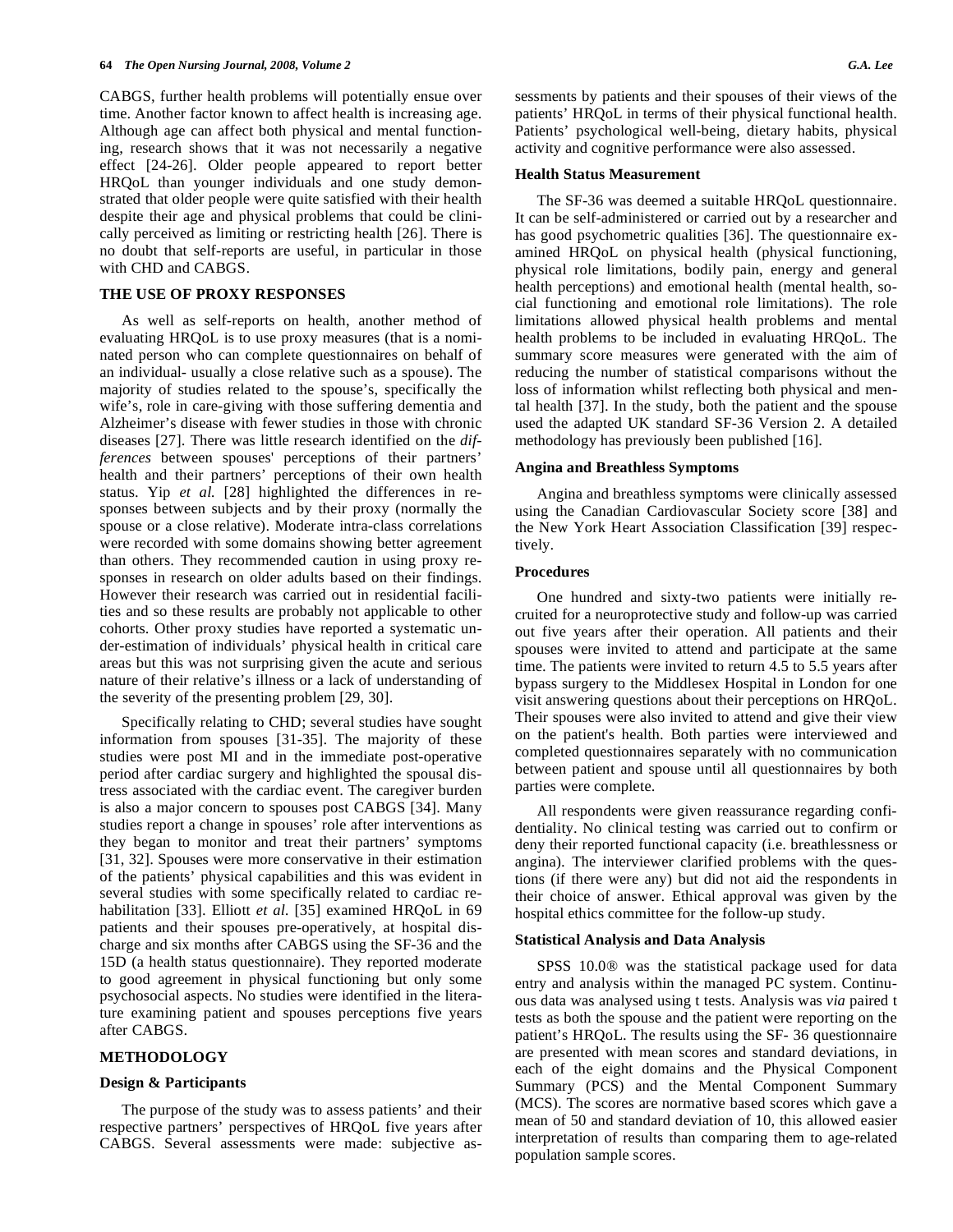## **RESULTS**

 From the original cohort, information was obtained on 156 patients (a trace rate of 96.3%). One hundred and twenty-eight were followed up (which accounted for 79% of the sample). Fifty-six patients and their respective spouses completed the SF-36 questionnaire. The pre-operative, perioperative and interim characteristics of the patients are presented in Table **1**. The mean age of the patients at the time of follow-up was 65.5 years (SD 7.5 years).

**Table 1. Pre-Operative, Peri-Operative and Interim Characteristics of Patients (n=56)** 

| <b>Characteristic</b>                              | Number $(\% )$ |  |
|----------------------------------------------------|----------------|--|
| Gender                                             |                |  |
| Male                                               | 49 (87.5%)     |  |
| Female                                             | 7(12.5%)       |  |
| Total                                              | 56 (100%)      |  |
| <b>Pre-Operative Myocardial Infarction</b>         |                |  |
| Yes                                                | 26 (46.4%)     |  |
| No                                                 | 30 (53.6%)     |  |
| Pre-Operative Angina (CCS)                         |                |  |
| CCS Class I                                        | $0(0\%)$       |  |
| CCS Class II                                       | 5 (8.9%)       |  |
| <b>CCS Class III</b>                               | 47 (83.9%)     |  |
| <b>CCS Class IV</b>                                | $4(7.1\%)$     |  |
| Pre-Operative Breathlessness (NYHA)                |                |  |
| <b>CCS Class I</b>                                 | $0(0\%)$       |  |
| CCS Class II                                       | 25 (44.6%)     |  |
| CCS Class III                                      | 27 (48.2%)     |  |
| <b>CCS Class IV</b>                                | $4(7.1\%)$     |  |
| <b>No. of Vessels Grafted</b>                      |                |  |
| One                                                | 1(1.8%)        |  |
| Two                                                | 15 (26.8%)     |  |
| Three                                              | 39 (69.6%)     |  |
| Four                                               | 1 (1.8%)       |  |
| <b>Interim Myocardial Infarction</b>               |                |  |
| Yes                                                | 3(5.4%)        |  |
| No                                                 | 51 (91.1%)     |  |
| Data missing                                       | 2(3.6%)        |  |
| <b>Five Years Post CABGS Angina (CCS)</b>          |                |  |
| CCS Class I                                        | 38 (67.9%)     |  |
| <b>CCS Class II</b>                                | 13 (23.2%)     |  |
| CCS Class III                                      | $5(8.9\%)$     |  |
| CCS Class IV                                       | $0(0\%)$       |  |
| <b>Five Years Post CABGS Breathlessness (NYHA)</b> |                |  |
| <b>CCS Class I</b>                                 | 34 (60.7%)     |  |
| CCS Class II                                       | 15 (26.8%)     |  |
| CCS Class III                                      | 7 (12.5%)      |  |
| CCS Class IV                                       | $0(0\%)$       |  |

 The majority of patients were male (88%) with less than half having a pre-operative MI. Pre-operatively the majority of patients had angina class III (84%) and breathless symptoms Class II and III (93%). From the time of CABGS to the time of follow-up (i.e. interim data), a total of three patients had a MI. Overall, patients' angina and breathless symptoms as measured by CCS and NYHA respectively, were minimal five years post CABGS compared to pre-operatively.

 Examining the patient results in the first instance in Table **2**, the mean score of four domains of emotional role, mental health, energy and general health perceptions were reported at or above 50. The remaining domains of physical functioning, physical role, social functioning and bodily pain were below 50.

 The PCS was 45.9 (which is below the normative population mean) while the MCS was 54.8, reflecting a well perceived overall mental health.

| <b>Variable</b>                      | <b>Patient</b><br>Sample (SD) | <b>Spouse</b><br>Sample (SD) | p Value<br>$(2$ Tail sig.) |
|--------------------------------------|-------------------------------|------------------------------|----------------------------|
| Physical functioning                 | 45.2 (12.7)                   | 47.1 (11.7)                  | .068                       |
| Physical role                        | 49.8 (9.9)                    | 51.7 (8.3)                   | .180                       |
| Emotional role                       | 51.8 (9.2)                    | 50.3 (11.0)                  | .252                       |
| Mental health                        | 55.2 (9.5)                    | 46.5(5.6)                    | < .001                     |
| Social functioning                   | 46.1 (8.6)                    | 35.8(4.1)                    | < 001                      |
| <b>Energy Vitality</b>               | 52.5 (9.5)                    | 44.9 (5.5)                   | < .001                     |
| Bodily pain                          | 47.3 (10.1)                   | 48.2 (9.9)                   | .488                       |
| General health<br>perceptions        | 50.4 (10.7)                   | 36.9(5.4)                    | < .001                     |
| <b>Physical Component</b><br>Summary | 45.9 (11.0)                   | 45.8 (7.1)                   | 1.00                       |
| <b>Mental Component</b><br>Summary   | 54.8 (7.7)                    | 47.7 (6.4)                   | < 001                      |

**Table 2. Patients and Spouses' Mean Scores of SF-36 Results (n=56)** 

 Examining the spouses' results on the patients' HRQoL demonstrated that six of the domain scores of physical functioning, mental health, vitality, social functioning and general health perceptions as well as the component summary scores were below 50. With two domains for social functioning and general health perceptions were less than 40 (i.e. greater than 1 standard deviation below the norm). Only physical role and emotional role were at 50 or above.

 Comparing the patient and the spouse domain scores revealed significant differences in four of the eight domains: mental health, social functioning, energy and general health perceptions (p<.001) with the spouse scoring much lower than the patient (i.e. reflecting poorer HRQoL). Spouses scores on three domains (physical functioning, bodily pain and physical role) were higher (i.e. better) than the patients but did not reach statistical significance. The PCS results were remarkably similar for both patient sample and their spouses (45.9 v. 45.8 respectively). However there was a higher mean in the MCS from the patient sample (54.8) compared to their spouses' replies  $(47.7)$  (p < .001). Thus, the component summaries demonstrated a significant difference in mental health but not in physical health.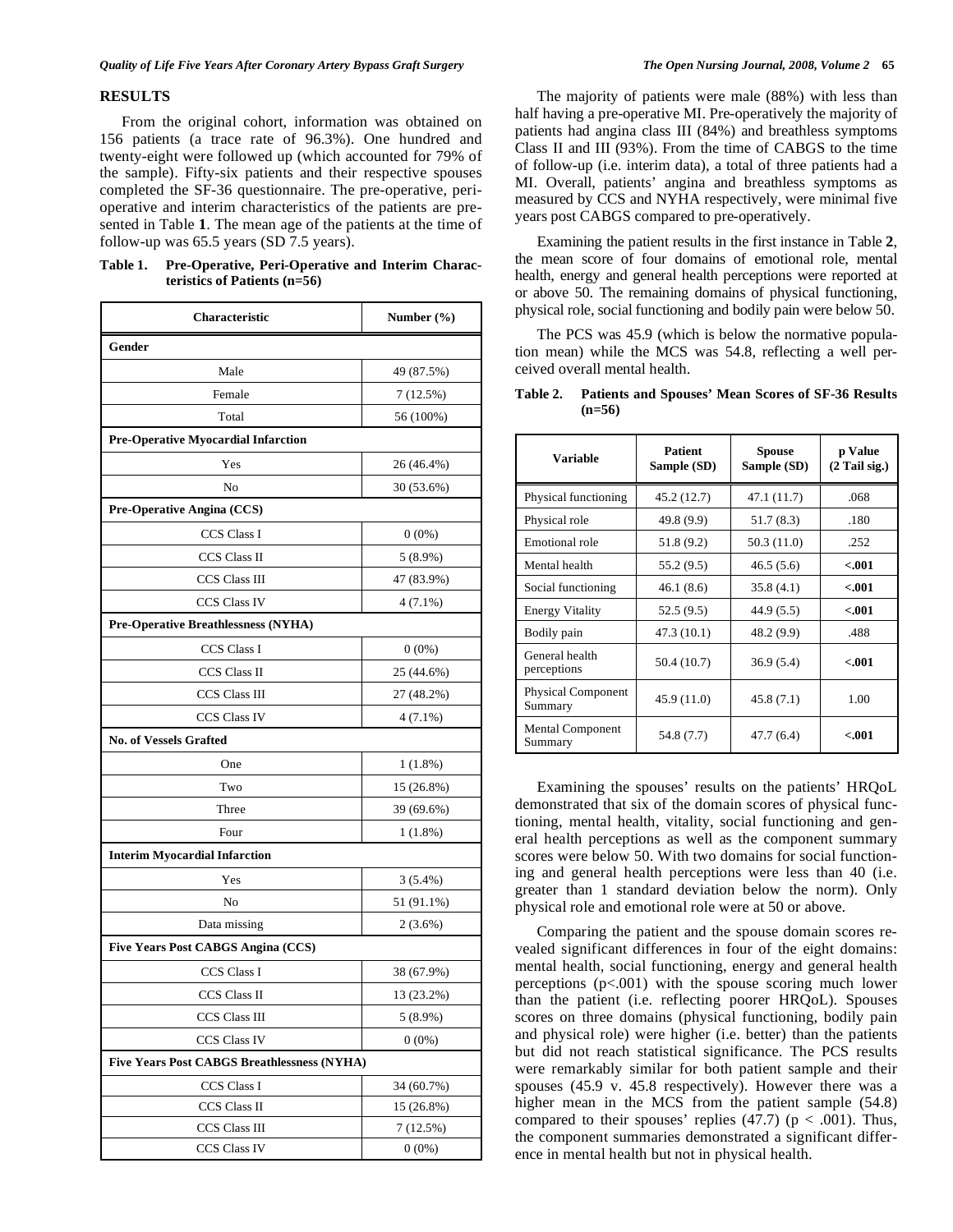#### **DISSCUSION**

 In this study using the SF-36, a relatively good HRQoL was evident five years post CABGS. Overall patient reported HRQoL was good five years post CABGS and compared to their spouses responses; similarities were seen in the physical health related domains of physical functioning, physical role, bodily pain and PCS. However, significant differences between the patient and their spouse were evident in the mental health, social functioning, vitality and general health perceptions domains and more importantly the mental component summary. The study demonstrated that self-reports from patient and spouse reports are valid in measuring physical HRQoL.

 Previous studies have highlighted the longitudinal benefits of CABGS in terms of HRQoL using a variety of tools [17- 20]. With respect to symptoms, the majority of patients in this study had minimal angina and breathless symptoms at followup and this has previously been correlated to good functional capacity [17, 18, 21]. The lack of symptoms confirms the SF-36 results observed (i.e. the majority of patients have good functional capacity). Other determinants that affected HRQoL were examined (including anxiety and depression and the presence of other illnesses) and these were presented in another paper [40].

 It seemed that a spouse could precisely score physical health relating to activities of daily living but contradictory data emerged from the psychological interpretation of another's health, a view confirmed by Yip *et al.* [28]. Given the high level of agreement between patient and spouse responses in physical health, it seems that the proxy response is valid and reliable. This finding is in keeping with previous studies [28,35]. Although other studies have reported underestimation of physical health by proxies; these were in critically ill patients [29, 30]. Clearly there was some discrepancy about whether the responses between a respondent and their proxy were valid and reliable. Hartman Ellis *et al*. [41] calculated the propensity score (the probability that an individual belonged to a proxy respondent group) and reported that the differences between respondent and proxy responses were substantially reduced in some measures but the differences in the SF-36 were still evident. This finding justifies use of the SF-36 in this study.

 The reasons for the differences between the patient and spouse responses with the MCS may be simply that it was difficult for spouses to assess patients' feelings and mental well-being. From previous studies, mental health was identified as more difficult to perceive and report than physical health as the patient may not express his or her feelings [35]. In addition, studies of mental health stated that male patients reported higher scores than their female counterparts, with women reporting poorer health [42]. The other explanation for the findings was that women as spouses were more conservative in their answers than the male counterparts (hence the lower scores). However, this study was not seeking to identify differences between genders in proxy responses so no conclusions can be drawn.

 Other studies have advocated examining the spouses own HRQoL as proxies *own* psychological distress which will influence their answers on their spouse's health [27]. However, it could be argued that their results would still be relevant and are probably still valid. The issue of caregiver burden has previously been reported and is probably valid in the early postoperative recovery period [34]. Spousal distress would potentially affect their own health as well as that of their partner. The longer term issue of spousal distress post CABGS has not been investigated but probably requires further exploration.

 The proxy response can be used to compare with the patients' responses but it may also be beneficial in cases where patients post CABGS are unable to complete HRQoL questionnaires such as those with anxiety or depression or neuropsychological deficits after surgery [12-14].

 The SF-36 was chosen because of its wide use in cardiac studies and its ability to examine functional ability in cardiac patients [24]. Examining patient perceived HRQoL can reveal problems of physical and emotional health and completing HRQoL questionnaires is not time consuming or expensive and can allow further regular or intermittent clinical assessment if health problems are detected. Given that atherosclerosis is a progressive condition and thus a chronic condition, it is important to examine HRQoL longitudinally (especially after interventions such as CABGS). This body of knowledge can reveal problems in physical and emotional health. Patients may require further interventions to manage conditions (such as chronic hypercholestramia, hypertension and diabetes).

 However an important fact was that patients generally regard themselves as healthy five years post CABGS. One question is whether patients have changed their perceptions and beliefs since their operation. Psychological adaptation is one plausible explanation for their perceived HRQoL. Change in perceptions over time were not examined within this study but is an issue which warrants further investigation.

 One of the limitations is that a lack of baseline data can lead to difficulty in predicting outcome. It seems reasonable to gain accurate information on the benefits of surgery to carry out a prospective study from the pre-operative time-point. One limitation of the study is that HRQoL pre-operatively was not examined and therefore, it is difficult to draw conclusions post CABGS with no baseline available. As in line with previous studies, the majority of patients were male [8,11,35].

# **CONCLUSIONS**

 Spouses can accurately report physical HRQoL but differences emerge when reporting on the emotional aspects. These findings can provide the impetus for further work in this area. Examining quality of life from the patient's perspective and that of their spouse allows health professionals to combine their clinical objective findings and the personal subjective experience and hopefully improve patient care in those undergoing CABGS. The completion of HRQoL questionnaires is not time consuming or expensive and questionnaires can be administered and allow further regular or intermittent clinical assessment if health problems are detected. Patients may require further interventions to manage conditions and this study demonstrates that the spouse's opinions are valid in assessment HRQoL five years after CABGS.

#### **REFERENCES**

[1] Rosamond W, Flegal K, Furie K, *et al.* American Heart Association. Heart Disease and Stroke Statistics — 2008 Update. Dallas, Texas: American Heart Association 2008; 117(4): 25-146.